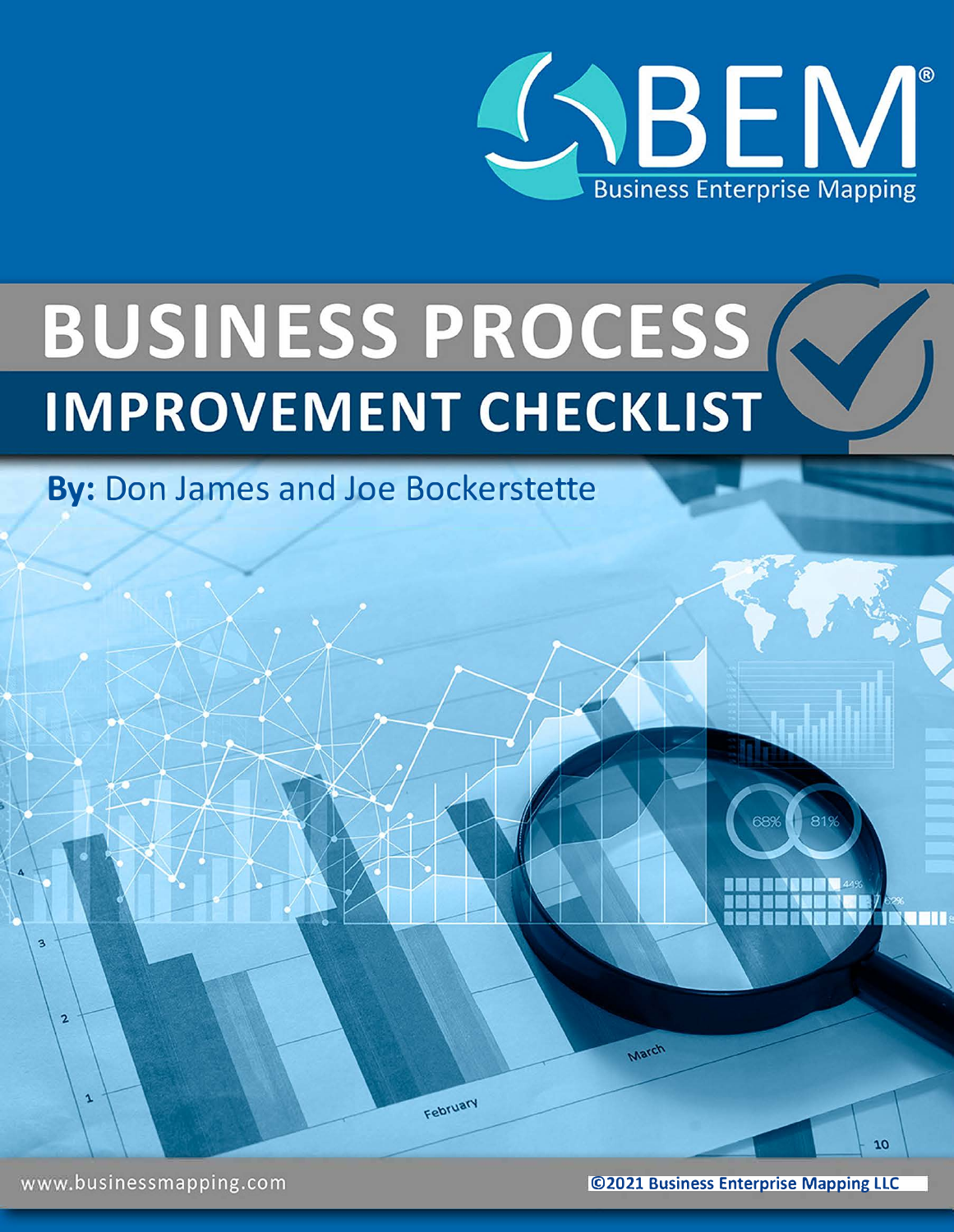

### **The Business Process Improvement Checklist**

Significant and sustainable Business Process Improvement is achievable through a simple, standard methodology that can be taught to all employees and systematically deployed throughout the organization. Before embarking upon a new Business Process Improvement project, assess your organization's preparedness through the checklist of key considerations below.





### **1. Identify Project Improvement Goals**

Meaningful goals are essential to the completion of a successful project. They can range from cost reduction to revenue enhancement to regulatory compliance. Knowing what you want to accomplish is key to designing a project that achieves your desired outcome.

- **Revenue growth**
- **Quality improvement**
- **Cost reduction**
- **Time reduction**
- **Customer experience enhancement**
- **Compliance attainment**



# **2. Develop the Project Plan**

The project plan includes elements such asthe following itemsthat provide a roadmap for successful execution.

- **Project team**
- **Actions**
- **Timeline**
- **Resources**
- **Schedule**
- **Logistics**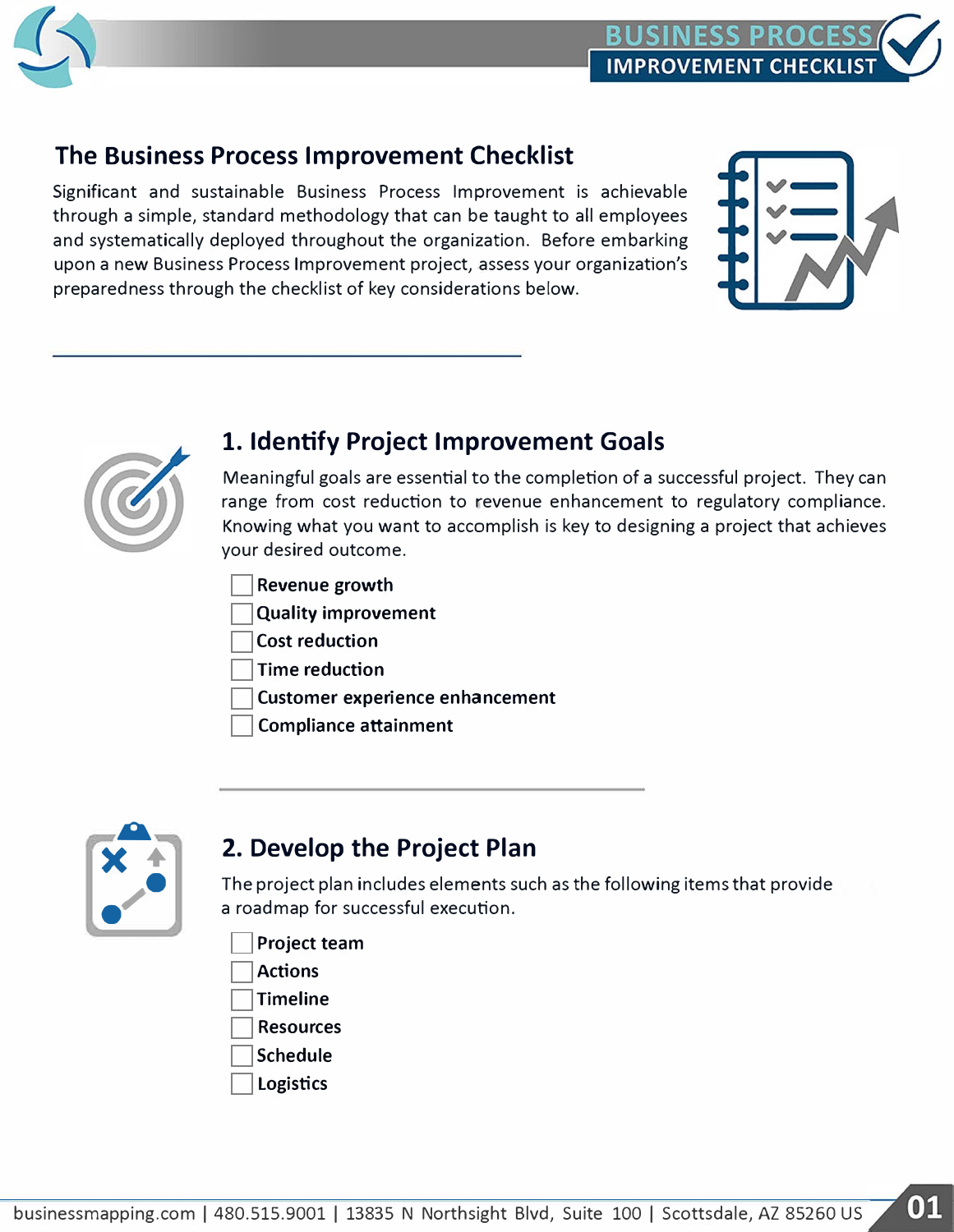



# **3. Select the Business System or Value Stream to Study**

All processes within a Business System or Value Stream should be studied as a single project to assess alignment and connectivity. Cause and effect relationships rarely exist within the same process.

- **Business system/value stream scope**
- **Business system/value stream boundaries**
- **Process SIPOCs definition**
- **Process purposes**
- **Process goals**



### **4. Identify, Educate and Engage Process Teams**

A Process Owner is the most essential element to a successful study of a business process and its improvement, and the viral spread of a continuous improvement culture. Those who do the work should be intimately involved in documenting and improving their work.

- **Process owners**
- **Process users**
- **Subject matter experts**
- **Process customers**
- **Process suppliers**



The current state is a beginning snapshot, good, bad, and ugly, of how the process is executed. While there are a variety of process mapping methods available, the fundamentals remain the same. Every process map should define suppliers, inputs, activities necessary to fulfill the process, outputs, and customers. The definition of process boundaries is a particularly important characteristic of process mapping.

- **Select mapping tool**
- **Schedule mapping sessions**
- **Identify customers/suppliers**
- **Define main inputs/outputs**
- **Define process tasks/decisions**
- **Identify information/records requirements**

**S. Develop Current State Process Maps**

**Capture problems/opportunities**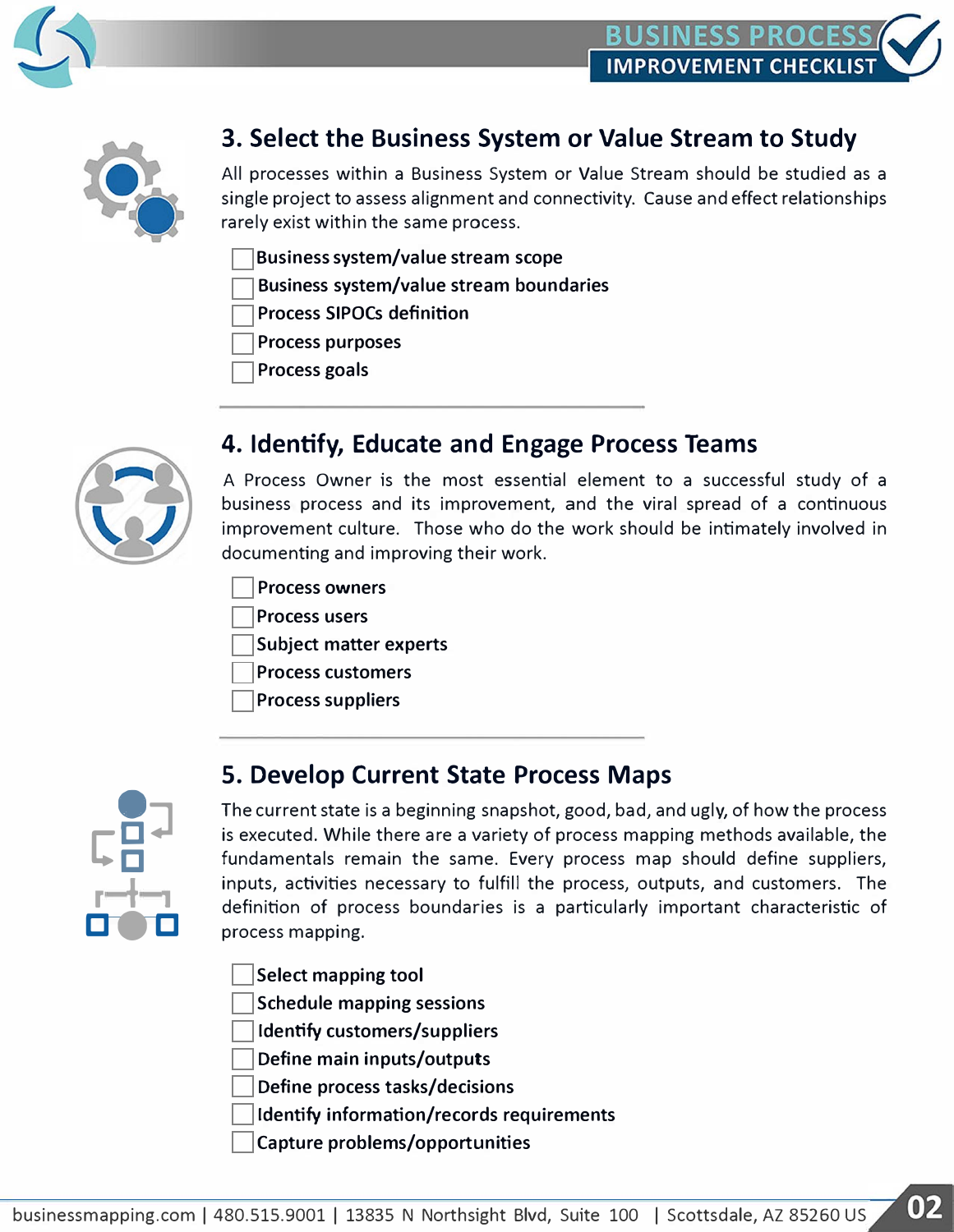

# **6. Assess Connectivity and Alignment**

Business System alignment is an essential element of Business Process Improvement, where all Process Owners come together to evaluate their customer-supplier relationships. This leads Process Owners to find and fix the connectivity gaps between processes within the system or value stream.

- **Schedule System Alignment Workshop**
- **Assess business system/value stream alignment**
- **Identify process disconnects**
- **Resolve Process Owner differences**
- **Update process maps from workshop**



### **7. Assess Customer Value**

The team should assess the Process Owner's understanding of the primary process customer and, when validated with that customer, define the process output specifications that meet that customer's need.

- **Define customer requirements**
- **Articulate value proposition**
- **Determine customer satisfaction**
- **Assess customer value gaps**
- **Product/service specification**



### **8. Perform Process Analysis**

Process analysis further informs the process improvement opportunities that may be pursued by the team.

**Value added, the assessment of waste** 

**Responsibility, the assessment of authority** 

**Information, the assessment of knowledge** 

**Records, the assessment of documentation,** 

**Cycle time, the assessment of synchronization** 

**Resource productivity, the assessment of asset performance** 

**Process efficiency, the assessment of consumption performance**

**Process effectiveness, the assessment of quality**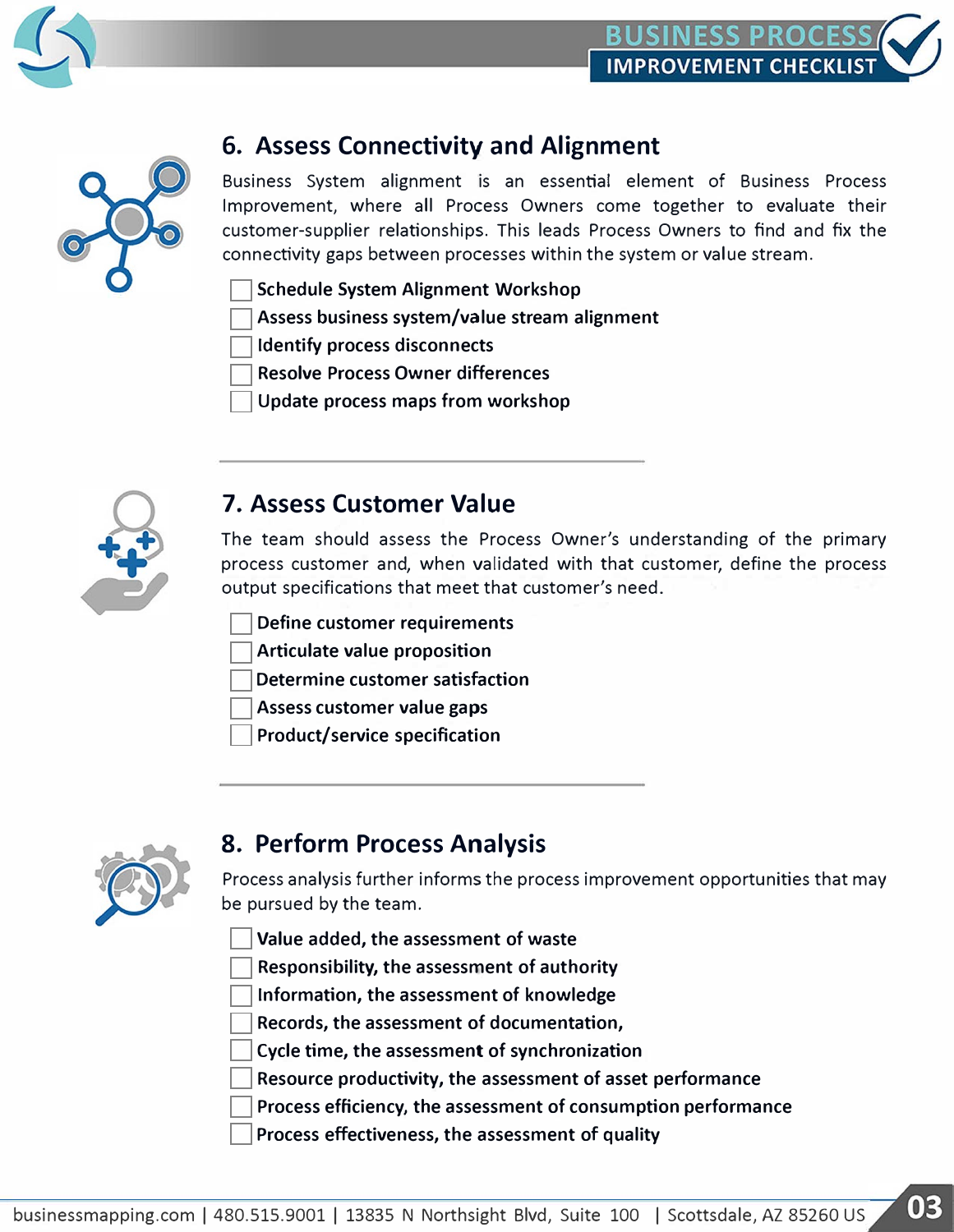



# **9. Identify Process Improvement Opportunities**

The process team should identify the problems and improvement opportunities known to exist by process users. We commonly find 50 or more opportunities per process.

- **Process development, identified while mapping**
- **Process analysis, identified during analysis**
- **Discovery, identified while measuring**
- **Feedback, identified with customer**
- **Identified Quick Wins, fixable within 90 days by process team**



### **10. Define Process Metrics**

Business processes can be measured in several ways. The key to process measurement is designing good measures that evaluate the extent to which the process purpose is being met both effectively and efficiently, who is responsible, and how the process obtains feedback.

- **Effectiveness**
- **Alignment**
- **Reliability**
- **Cycle Time**
- **Cost**
- **Efficiency**
- **Productivity**
- **Compliance**



### **11. Redesign Business System or Value Stream**

The redesigned Business System is a vision of what processes might become were they able to reach potential. It defines what is attainable by the project team within the organization's constraints of time and budget.

**Standardization** 

**Process consolidation** 

**Streamlined activities** 

**Reduced cycle time** 

**Information at the source** 

**Clear responsibility & authority**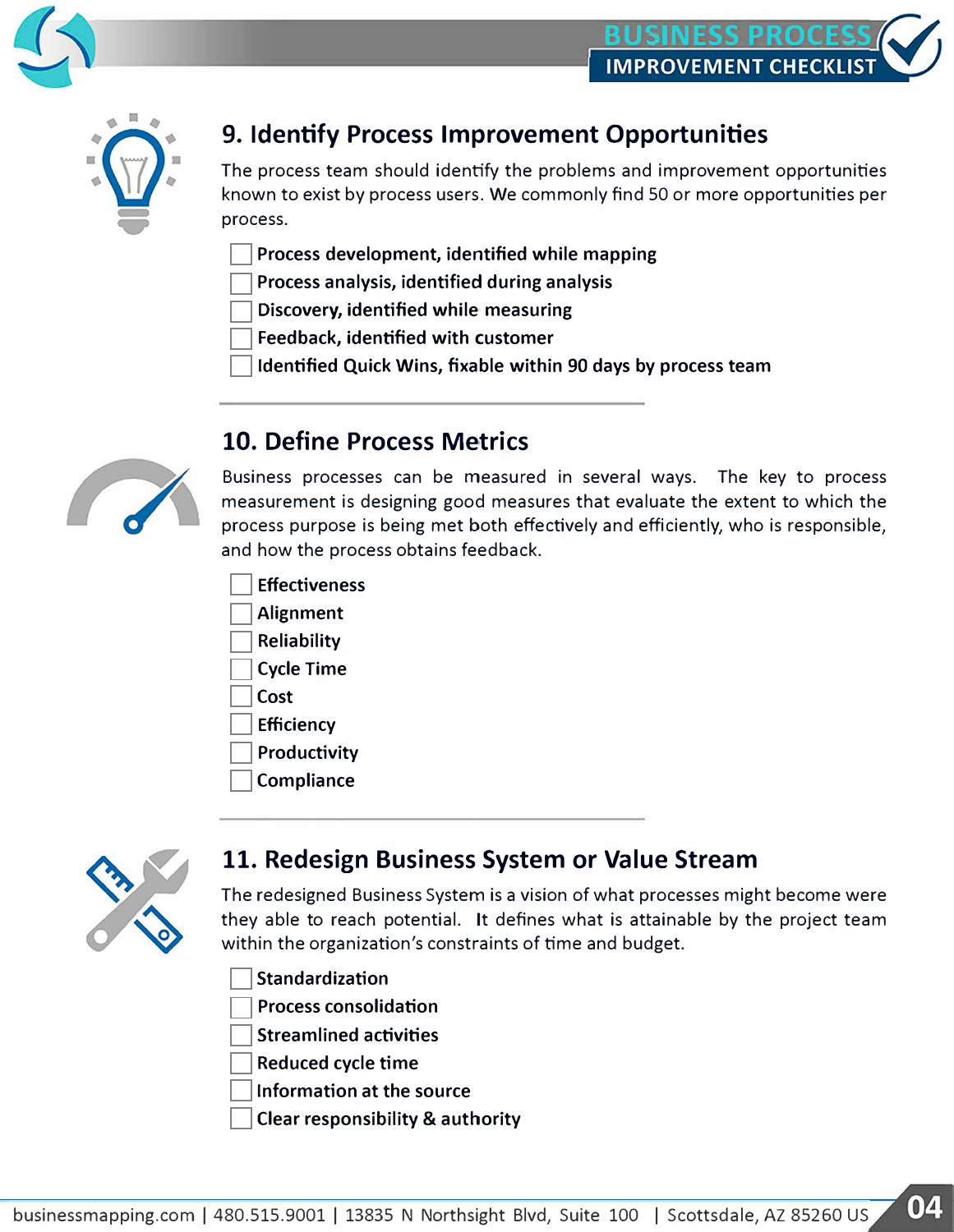

## **12. Develop Improvement Plan**

The Business System Improvement Plan engages Process Owners with company leadership to define a system-level plan for sustainable business process improvement efforts that are aligned and prioritized.

- **Goals, 12-18 month performance improvement intentions**
- **Metrics, how to measure goals accomplishment**
- **Opportunities, the top themes of the identified opportunities**
- **Strategies, projects that will solve the opportunities**
- **Tactics, first 90 day actions to mobilize deployment**



## **13. Deploy the Business Process Improvement Plan**

A Business Process Improvement effort executed well will deploy the strategies identified above. Process performance improvement should be monitored no less than monthly and problems and opportunities that have been resolved should be replaced by new problems and opportunities that are more challenging and deliver greater benefit when solved.

- **Quick wins**
- **Actions to be taken**
- **Personnel changes**
- **Change management**
- **Training and education**
- **Metrics assessment**

### **In Summary**

The Business Process Improvement Checklist provides a methodology for defining a process, understanding how to identify improvement opportunities, how to design meaningful performance measures, how to analyze problems in a systematic way, the different tools used for problem-solving, how to implement process improvements, and ongoing monitoring of business process performance. BEM's Perigon Method is the recognized best practice approach to achieving sustainable process improvement.